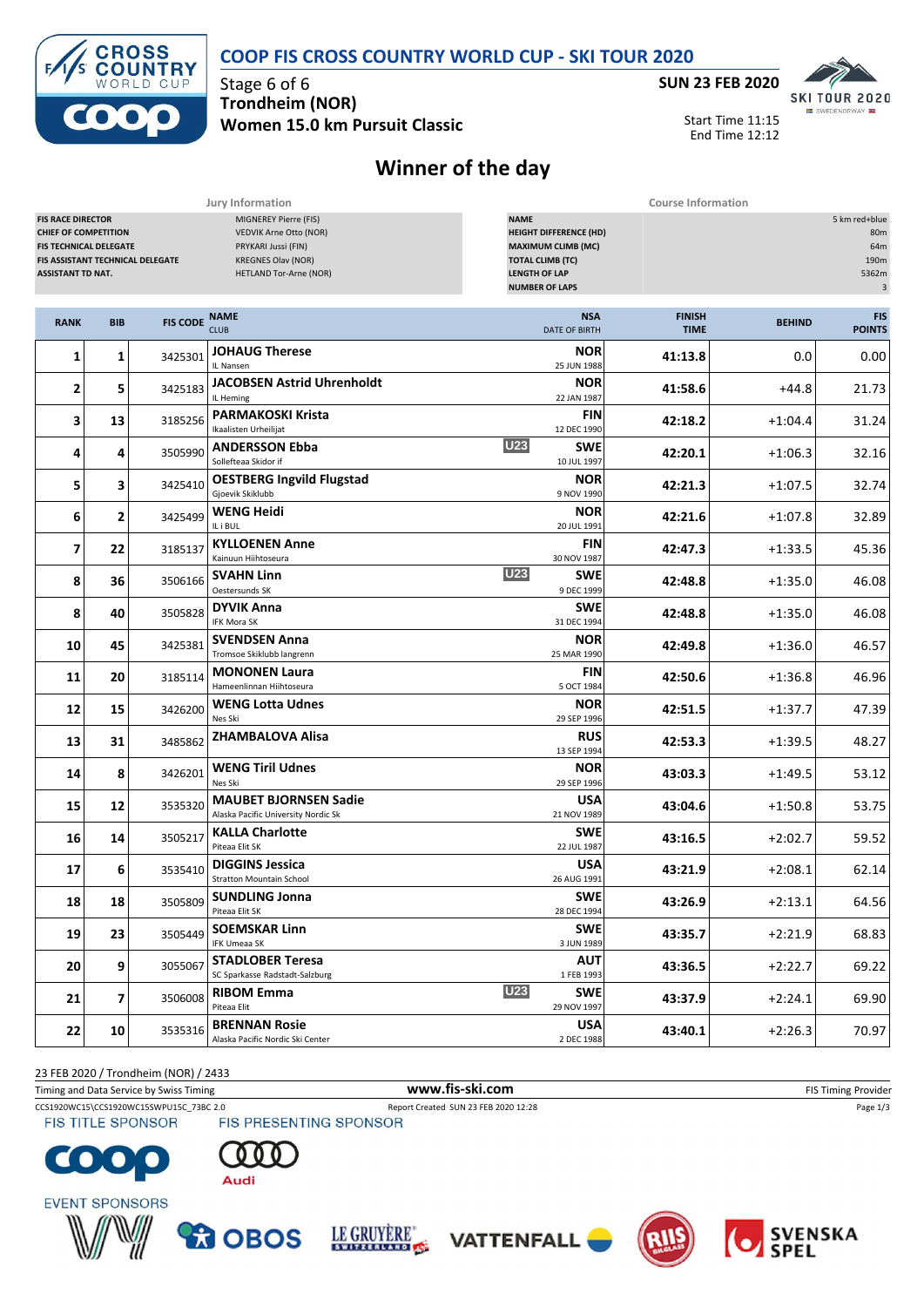**COOP FIS CROSS COUNTRY WORLD CUP - SKI TOUR 2020**



Stage 6 of 6 **Trondheim (NOR) Women 15.0 km Pursuit Classic**



Start Time 11:15 End Time 12:12

## **Winner of the day**

| <b>RANK</b> | <b>BIB</b> | <b>FIS CODE</b> | <b>NAME</b><br><b>CLUB</b>                                                         |                           | <b>NSA</b><br><b>DATE OF BIRTH</b> | <b>FINISH</b><br><b>TIME</b> | <b>BEHIND</b> | <b>FIS</b><br><b>POINTS</b> |
|-------------|------------|-----------------|------------------------------------------------------------------------------------|---------------------------|------------------------------------|------------------------------|---------------|-----------------------------|
| 23          | 41         | 3486314         | <b>KIRPICHENKO Yana</b>                                                            |                           | <b>RUS</b><br>22 JAN 1996          | 43:41.9                      | $+2:28.1$     | 71.84                       |
| 24          | 19         | 3515221         | <b>FAEHNDRICH Nadine</b><br>Horw                                                   |                           | <b>SUI</b><br>16 OCT 1995          | 43:43.6                      | $+2:29.8$     | 72.67                       |
| 25          | 32         | 3125046         | LI Xin                                                                             |                           | <b>CHN</b><br>31 JUL 1992          | 43:44.6                      | $+2:30.8$     | 73.15                       |
| 26          | 24         | 1274580         | <b>ISHIDA Masako</b><br>JR Hokkaido Ski Team                                       |                           | JPN<br>5 NOV 1980                  | 43:46.2                      | $+2:32.4$     | 73.93                       |
| 27          | 29         | 3125082         | <b>CHI Chunxue</b>                                                                 | <b>U23</b>                | <b>CHN</b><br>4 JAN 1998           | 43:51.4                      | $+2:37.6$     | 76.45                       |
| 28          | 16         | 3195219         | <b>CLAUDEL Delphine</b><br>La Bressaude                                            |                           | <b>FRA</b><br>23 MAR 1996          | 43:51.6                      | $+2:37.8$     | 76.55                       |
| 29          | 38         | 3535385         | <b>PATTERSON Caitlin</b><br>Craftsbury Nordic Ski Club                             |                           | <b>USA</b><br>30 JAN 1990          | 43:57.2                      | $+2:43.4$     | 79.26                       |
| 30          | 25         | 3426163         | <b>MYHRE Julie</b><br>Byaasen IL                                                   |                           | <b>NOR</b><br>29 JUL 1996          | 43:57.8                      | $+2:44.0$     | 79.55                       |
| 31          | 37         | 3105095         | <b>NISHIKAWA Emily</b><br>Whitehorse Cross Country Ski Club                        |                           | CAN<br>26 JUL 1989                 | 43:59.2                      | $+2:45.4$     | 80.23                       |
| 32          | 11         | 3425421         | <b>HAGA Ragnhild</b><br>Aasen IL                                                   | <b>NOR</b><br>12 FEB 1991 | 44:00.2                            | $+2:46.4$                    | 80.72         |                             |
| 33          | 27         | 3485849         | <b>NECHAEVSKAYA Anna</b>                                                           |                           | <b>RUS</b><br>21 AUG 1991          | 44:37.9                      | $+3:24.1$     | 99.01                       |
| 34          | 28         | 3105214         | <b>STEWART-JONES Katherine</b><br>Nakkertok                                        |                           | <b>CAN</b><br>5 MAY 1995           | 44:41.1                      | $+3:27.3$     | 100.56                      |
| 35          | 48         | 3486232         | <b>GOLOVAN Diana</b>                                                               |                           | <b>RUS</b><br>9 APR 1994           | 45:09.0                      | $+3:55.2$     | 114.09                      |
| 36          | 26         | 3535562         | <b>KERN Julia</b><br><b>Stratton Mountain School</b>                               | <b>U23</b>                | <b>USA</b><br>12 SEP 1997          | 45:11.2                      | $+3:57.4$     | 115.16                      |
| 37          | 17         | 3295000         | <b>BROCARD Elisa</b><br>C.S. ESERCITO                                              |                           | <b>ITA</b><br>27 OCT 1984          | 45:13.7                      | $+3:59.9$     | 116.37                      |
| 38          | 34         | 3505858         | <b>MOLANDER KRISTIANSEN Moa</b><br><b>SWE</b><br>Falun-Borlaenge SK<br>17 JAN 1995 |                           |                                    | 45:34.2                      | $+4:20.4$     | 126.32                      |
| 39          | 47         | 3535304         | <b>CALDWELL Sophie</b><br><b>Stratton Mountain School</b>                          | <b>USA</b><br>22 MAR 1990 |                                    | 45:35.0                      | $+4:21.2$     | 126.70                      |
| 40          | 30         | 3105190         | <b>BROWNE Cendrine</b><br>Fondeurs Laurentides                                     |                           | <b>CAN</b><br>8 SEP 1993           | 45:35.3                      | $+4:21.5$     | 126.85                      |
| 41          | 33         | 3295144         | <b>DEBERTOLIS Ilaria</b><br><b>G.S. FIAMME ORO MOENA</b>                           |                           | <b>ITA</b><br>17 SEP 1989          | 45:35.5                      | $+4:21.7$     | 126.95                      |
| 42          | 35         | 3675035         | <b>SHEVCHENKO Anna</b>                                                             |                           | KAZ<br>4 AUG 1993                  | 45:35.6                      | +4:21.8       | 126.99                      |
| 43          | 44         | 3535601         | <b>OGDEN Katharine</b><br>Stratton Mountain School                                 | U <sub>23</sub>           | <b>USA</b><br>17 NOV 1997          | 46:08.4                      | $+4:54.6$     | 142.91                      |
| 44          | 43         | 3485042         | <b>IKSANOVA Alija</b><br>SC Neftekhimik                                            |                           | <b>RUS</b><br>19 JUN 1984          | 46:22.1                      | $+5:08.3$     | 149.55                      |
| 45          | 51         | 3675049         | <b>BYKOVA Irina</b>                                                                |                           | <b>KAZ</b><br>6 JUL 1993           | 46:47.3                      | $+5:33.5$     | 161.78                      |
| 46          | 50         | 3675041         | <b>SHURYGA Angelina</b>                                                            |                           | <b>KAZ</b><br>5 NOV 1996           | 47:01.7                      | $+5:47.9$     | 168.76                      |
| 47          | 49         | 3675036         | <b>MANDRIKA Olga</b>                                                               |                           | <b>KAZ</b><br>17 JUN 1993          | 47:08.1                      | $+5:54.3$     | 171.87                      |

23 FEB 2020 / Trondheim (NOR) / 2433

Timing and Data Service by Swiss Timing **WWW.fis-Ski.com WWW.fis-Ski.com** FIS Timing Provider

CCS1920WC15\CCS1920WC15SWPU15C\_73BC 2.0 Report Created SUN 23 FEB 2020 12:28 Page 2/3<br>
FIS TITLE SPONSOR FIS PRESENTING SPONSOR **FIS TITLE SPONSOR** 

 $\bullet$ C